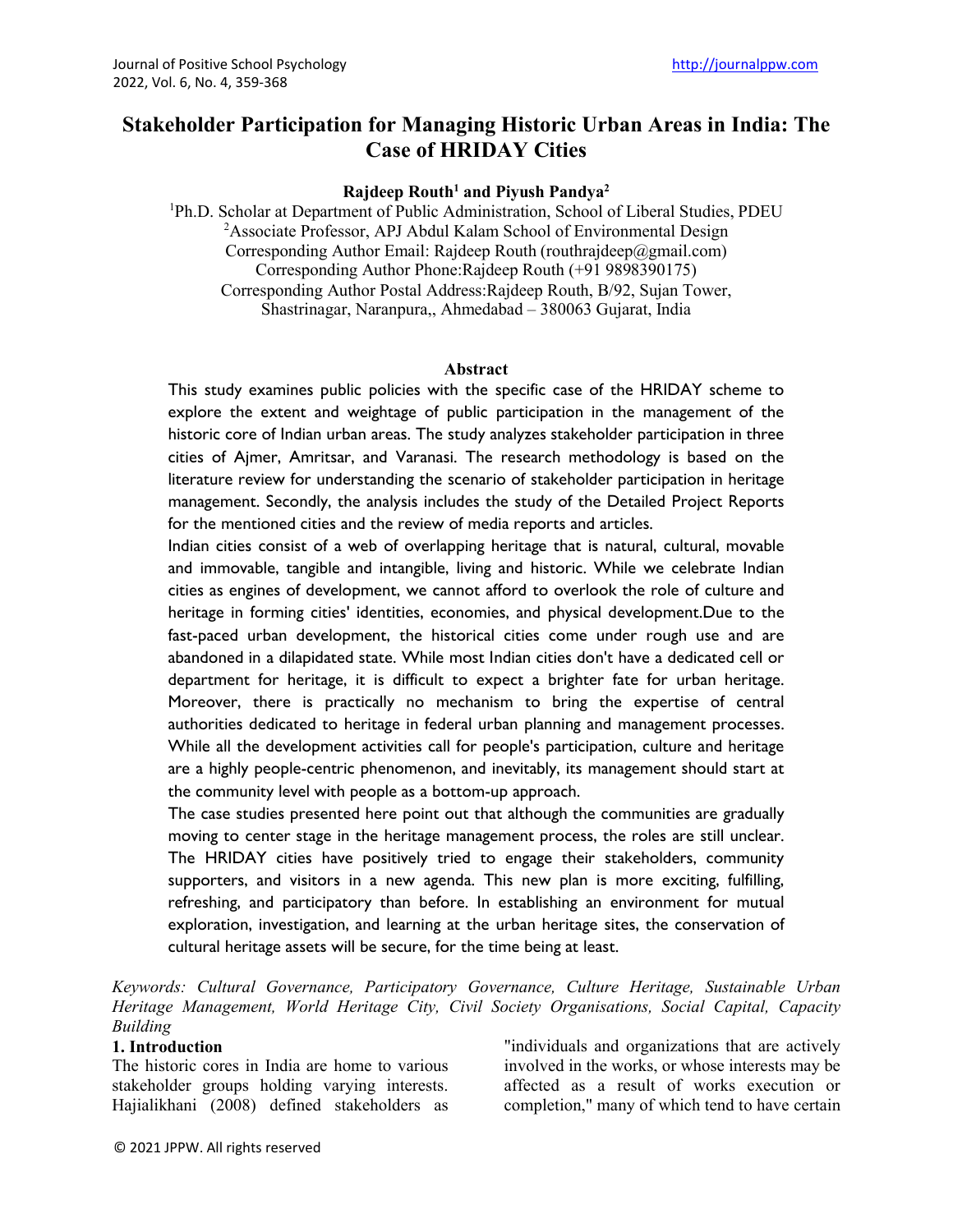clout and influence over the decision-making. These stakeholder groups include people living within the historical areas (local communities), people who depend on the historic cores for business or tourism (private bodies), regional and national authorities governing these areas, local and supranational organizations like ICOMOS, and other civil society organizations.

Thus, coordination amongst these stakeholders with varied interests needs an understanding of their expectations from local heritage and how best they could be involved in the management process of cultural heritage. Such alliances could help create livable historic cores while maintaining cultural identity for present and future generations.But it is also very pertinent when the decision-makers should involve the stakeholders. Involving stakeholders in the initial stages of the heritage management process usually helps in improving the project acceptance and implementation and overall stakeholder satisfaction(ICOMOS, 2008).

Indian cities consist of a web of overlapping heritage that is natural, cultural, movable and immovable, tangible and intangible, living and historic. While we celebrate Indian cities as engines of development, we cannot afford to overlook the role of culture and heritage in forming cities' identities, economies, and physical development.The fast-paced urban development within Indian cities has resulted in unguarded reckless, unorganized, and informal development around the areas mentioned above. Consequently, it comes under rough use and is abandoned in a dilapidated state. While most Indian cities don't have a dedicated cell or department for heritage, it is difficult to expect a brighter fate for urban heritage. Moreover, there is practically no mechanism to bring the expertise of central authorities dedicated to heritage in federal urban planning and management processes. While all the development activities call for people's participation, culture and heritage are a highly people-centric phenomenon, and inevitably, its management should start at the community level with people as a bottom-up approach.

#### **2. Stakeholder Participation In Managing Historic Urban Areas**

Managing heritage resources requires integrating a wide range of complex and interrelated management considerations, which arise from within and out with the aid itself. While tourism activity at some sites is well developed and recognized, at others, it is marginal and not a significant management consideration. However, external factors, such as improvements in infrastructure, increased propensity to travel, and political instability means that growth in visitor access may be inevitable. The very significance of the heritage resources means that the sites all require individual approaches to their effective management.

### *2.1. The Need For Managing Historic Precincts*

Urban heritage is gradually becoming a significant issue of concern for municipal authorities in terms of its conservation and sustainable management. In the case of living historic cities, which are numerous in India, the system at hand for heritage management is proving to have shortcomings. Such issues are happening, as there is no common ground for stakeholders, decision-making authorities, and funding mechanisms to interact and make decisions in unison. Most historic cores face illegal construction, negligence, and overburdened infrastructure, resulting in a loss of cultural identity and a disagreement between authorities and local communities. Currently, there is a global consensus that it is of utmost importance to involve the local communities in decision-making powers, engage them in the funding mechanism, and take their consent in policy formulation.

It is a known fact that the heritage management practices in India are very minimal, and the ones from other parts of the globe would be out of context and inapt for Indian cities. Thus, it becomes more of a necessity to understand the needs of Indian historic cities and formulate indigenous systems and policies for management for them. Such measures would be more contextual and serve sustainable development and proper management for numerous historic towns and cities across India.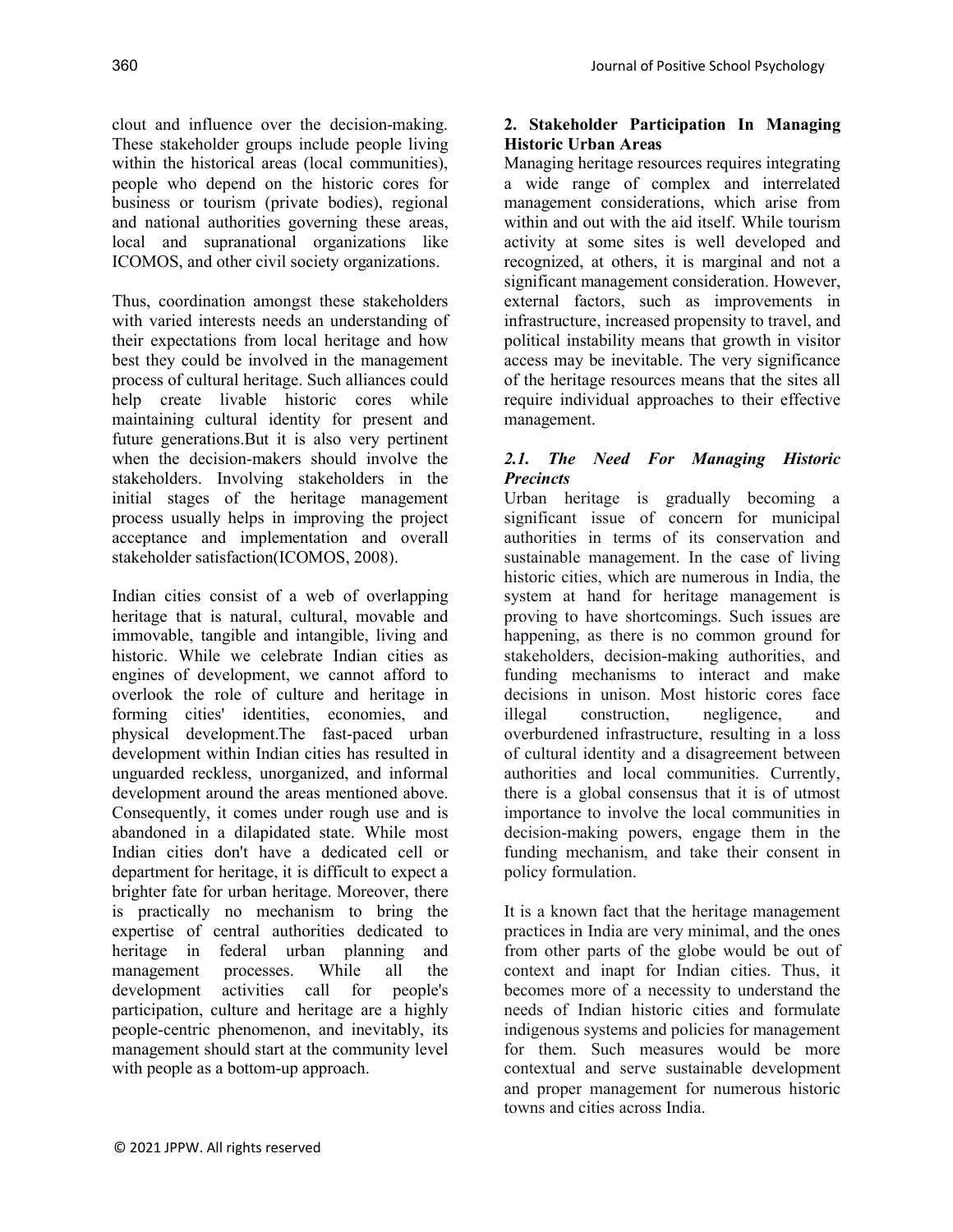In India, a few management plans are being evolved and followed, but the need for a sustainable approach to management is gaining prominence. This is so as the present systems lack sustenance in the long run because of various loopholes on the policy and economic level decisions and don't incorporate the stakeholders' views. As an outcome of this, the research would strongly try to figure out the best platform to bring together the three nodal points of the management system. The three points in the discussion would be the policy and legal system, financial system, and the public participation system. Such a scenario or platform would lead to urban heritage management, which would be sustainable. The responsibility of local communities should not be confined to participating in surveys and meetings. Still, they should be involved with heritage professionals and decision-making authorities to make policylevel decisions and changes. It is also essential for the funding mechanisms to work with the local community, as both systems must end up with a mutually benefiting outcome. It is also vital for the governing authorities to encourage the financial systems to generate funds, as the financial crunch cripples the conservation projects on an urban scale. This will also benefit the local community as the proper funding mechanism would lead to economic subsidies and better infrastructure in the urban cores.

## *2.2Heritage Management and Community Participation*

In India, a quiet sea change is taking place in the management of historic urban cores in the 21st century. Traditionally, heritage management is a<br>top-down approach, with governments top-down approach, with governments establishing the norms and paths. In usual cases, the decision-making generally involves government authorities and conservation experts. The local community and other relevant stakeholders are left out of the processor only consulted when needed.During such an approach, the local community is usually excluded, leading to many conflicts due to various reasons like neglect, displacement, etc. (Sharpley & Telfer, 2002; Wall & Black, 2005).

However, the focus of responsibilities concerning the protection and conservation of built and urban heritage is shifting from a forum of conservation experts and national and local government representatives to a partnership approach involving an expanded list of local and regional stakeholders covering a broad spectrum of interests. Based on the definition given by EuroCities, stakeholder involvement in urban heritage is also about including stakeholders who are indirectly impacted by the heritage management process (EuroCities, 2021). These new stakeholders include private sector businesses, developers, owners, nongovernmental organizations (NGOs), and community groups. There is also a consensus that acknowledges that there must be a link between universal and local values for a historic precinct to have a sustainable future.

## *2.3 Areas of stakeholder involvement*

The general vision for stakeholder involvement in urban heritage is to ensure that they benefit from safeguarding the urban heritage and connect socially, culturally, or economically with "their" urban heritage. The stakeholder involvement can be grouped into five main categories (Göttler and Ripp, 2017):

1.Involvement in the inscription process of urban heritage to regional, national, or international lists due to the awareness about the values, local heritage knowledge, significance of the urban heritage, and understanding of its current state and safeguarding needs.

2. Involvement in developing urban heritage policies to ensure that the needs and interests of all stakeholders are reflected and linked to the safeguarding, management, and use of the urban heritage. It is done to ensure the proper understanding and support of policies, raise awareness about the significance of the urban heritage's preservation needs, and engage in the safeguarding and careful use of it.

3. Activities to emotionally attach local communities to the urban heritage to raise their awareness and understanding of the values. Such steps help the local community care for their heritage and pass the values to the next generation.

4. Engaging stakeholders in the management of heritage, in physical conservation, to incite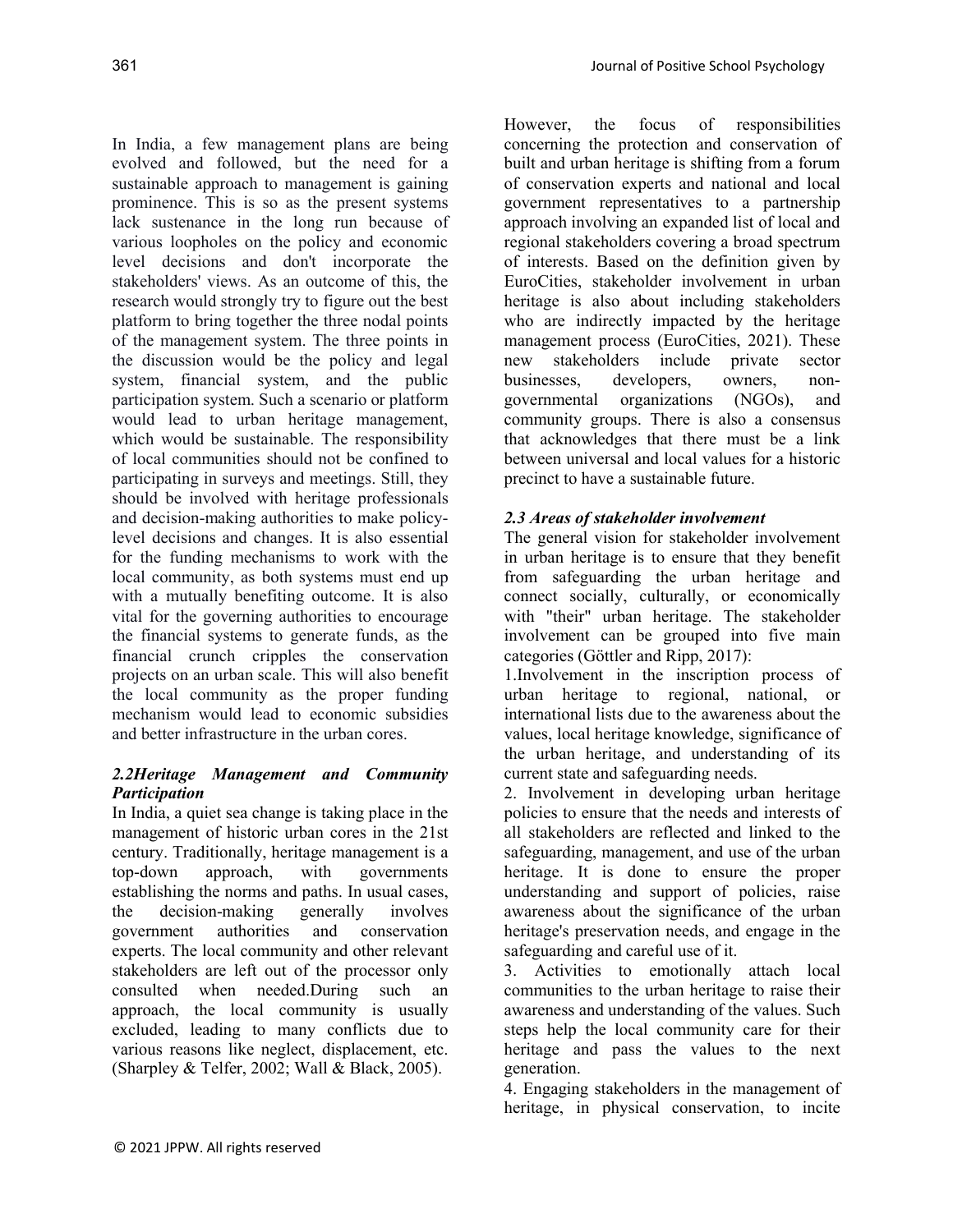proper rehabilitation and careful use of urban heritage, to raise the awareness about safeguarding regulations and procedures and including them in the monitoring, the detecting of risks, problems, and opportunities of the urban heritage.

5. To ensure a beneficial use of the urban heritage for local communities without compromising the integrity and vitality of the heritage.

### **3. HRIDAY**

Let us go briefly through the complexities of cultural governance in India. The diversity and complexities of Indian cities translate into the management frameworks prepared by the government. Out of 54 ministries of the union government of India, nine ministries directly engage with culture and heritage. It further branches out at the federal and local levels. For example, the Ministry of Culture is focused and responsible for managing the culture and heritage of the country has more than 30 organizations that are responsible for the different tangible and intangible heritage of the country. If we select only monuments and sites, for example- The Archaeological Survey of India, the government body responsible for protecting the built heritage has notified 3963 monuments as centrally protected since its inception. Similarly, federal states have the department of archaeology as an extension of a central body to further reach out to more structures.

The Urban Local Bodies (ULBs) are also responsible for managing the local heritage mandated by respective legislative frameworks. Such sites and monuments have an intimate association with intangible cultural and natural heritage. Thus, such monuments and sites oftenstand as epicenters of culture in particular areas and thus form the cultural districts as a part of the broader cultural landscape of the region. With such a complex system, several authorities, overlapping responsibilities, varied focus areas, urban heritage still faces poor management approaches.

Since 2006, the Ministry of Urban Development (MoUD) has undertaken numerous steps to preserve the heritage within various Indian cities. However, many of these activities are conducted in isolation, without merging them with the local urban planning and development plans. Furthermore, there are no linkages with the local economy too. This creates a situation where, though the focus is on heritage, the heritage areas end up lacking or keeping up with essential services and infrastructure like sanitation, water supply, parking, etc. (Shanker, 2016).To overcome these issues and undertake comprehensive development of the historic cities, the Govt. of India launched National Heritage City Development and Augmentation Yojana (HRIDAY).

The HRIDAY Scheme, launched in 2015, is intended toconserve and revitalize India's rich cultural heritage. The scheme offered a great opportunity towards inclusive and sustainable heritage management and developing India's heritage cities. HRIDAY, unlike other schemes, was a step towards integrating the needs of urban planning and heritage conservation in an integrated fashion. Apart from the focus on heritage, it also looked into the aspects of livelihood, cleanliness, accessibility, and service delivery of the government programs (MoUD, 2015).

One of the prime components of HRIDAY is the involvement of stakeholders, especially the local community and private sector, to improve the infrastructural amenities in the heritage cities. The broad approach is to link the infrastructural needs of the heritage areas with the infrastructure development in other parts of the city (MoUD, 2015).

#### **4. Stakeholder Participation In HRIDAY Cities**

The preparation of the City HRIDAY Plan involved stakeholder consultations throughout its preparation period. Meetings were held individually with various government departments, academic institutes, individuals, stakeholder groups, and the tourists visiting the city. These meetings were documented and analyzed to identify multiple issues and their suitable solutions. HRIDAY itself is rooted in the belief that the active engagement of local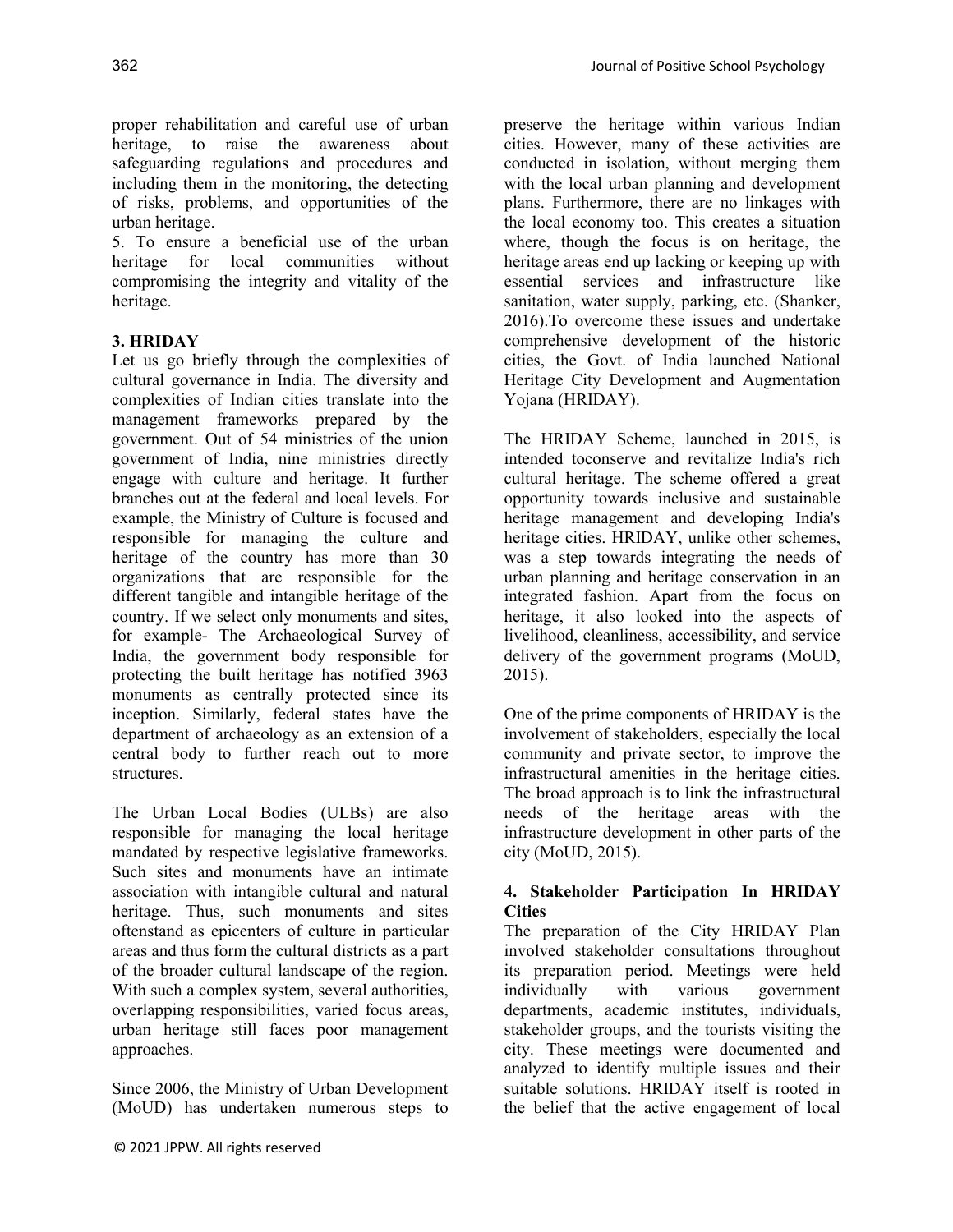governments is critical for sustained progress in a city. The invitation for Expression of Interest (EOI) for HRIDAY City Anchors (HCAs) emphasized that a "series of stakeholders' consultations are required to identify the issues and problems at the grass-root level." This EOI further underscored that "vigorous public consultation (organized or isolated)" should be undertaken with "citizens, city officials, and other stakeholders" (MoUD, 2015).

# *4.1 Ajmer*

The development of the Ajmer HRIDAY plan involved extensive stakeholder consultations employing various tools for community participation. These consultations were undertaken for four months and were held at differentparts of Ajmer (DRONAH and ICLEI, 2015). These consultations included stakeholder meetings to gauge the infrastructure and service gaps. Furthermore, informal interactions were also held with locals during site visits to specificheritage areas and surveying them using closed-ended questionnaires.

The following consultations were held with the stakeholder groups:

a) Official meetings with all concerned departments

b) The city anchor conducted meetings and wayfinding discussions with various stakeholder groups to understand the current gaps in infrastructure and services.

c) Apart from closed-ended survey questionnaires, the local stakeholders were also indulged in numerous informal interactions to in-depth about the issues in local heritage and tourism and their views and suggestions.

4.1.1 Highlights of Stakeholder Involvement

1. The stakeholders' consultation process was carried out throughout the Detailed Project Report (DPR) and in the implementation stages.

2. The consultation with stakeholders, both authorities, and the local community helped the HCA toidentify five priority zones, along with their significance and heritage components.

3. The surveys and consultation meetings helped understand residents' current capacity and awareness about the need for heritage areas. Many of the residents made suggestions like road widening and increased parking area, which

might damage the cultural identity of Ajmer. Thus, heritage awareness and capacity-building programs are a must for the locals.

## *4.2 Amritsar*

As part of the Amritsar HRIDAY plan, local stakeholders were engaged with the entire gamut of project development work- from conceptualization, detailing, implementation, operation, and maintenance. Amritsar HCA acknowledged that heritage-based development requires understanding the needs and aspirations of various interest groups - from both the public and private sector - to ensure that the process is inclusive and offers a platform for a participatory approach. Strategies that allow for heritage to be looked after by the citizens themselves ensure sustainable maintenance management. HCA also tried involving communities as custodians to ensure that this program for HRIDAY is not a one-time government intervention. This was only possible with the active engagement of multiple stakeholders working in a collaborative spirit with a shared vision for the city. Amritsar HRIDAY program tried to make the public and private sector work in tandemas each offered varied opportunities for engagement with heritage- as users, caretakers, potential incubators, and investors. Stakeholders from the private sector were also motivated to some vital roles like investors, both in philanthropic or commercial interest.

4.2.1 Highlights of Stakeholder Involvement

1. Institutional mechanisms were recommended to be developed to enable private sector engagement and the role of community forums, educational institutions, and non-government organizations. Institutions to play the role of incubators for skill development and appreciation of heritage were recommended. These institutions have been proposed with specific mandates, with some focused on cultural and commercial activities and others towards skill development and entrepreneurship. 2. There is an immense opportunity to collaborate with the private sector through Public-Private Partnerships (PPP), especially for maintaining heritage sites through activities focused on tourist amenities and services.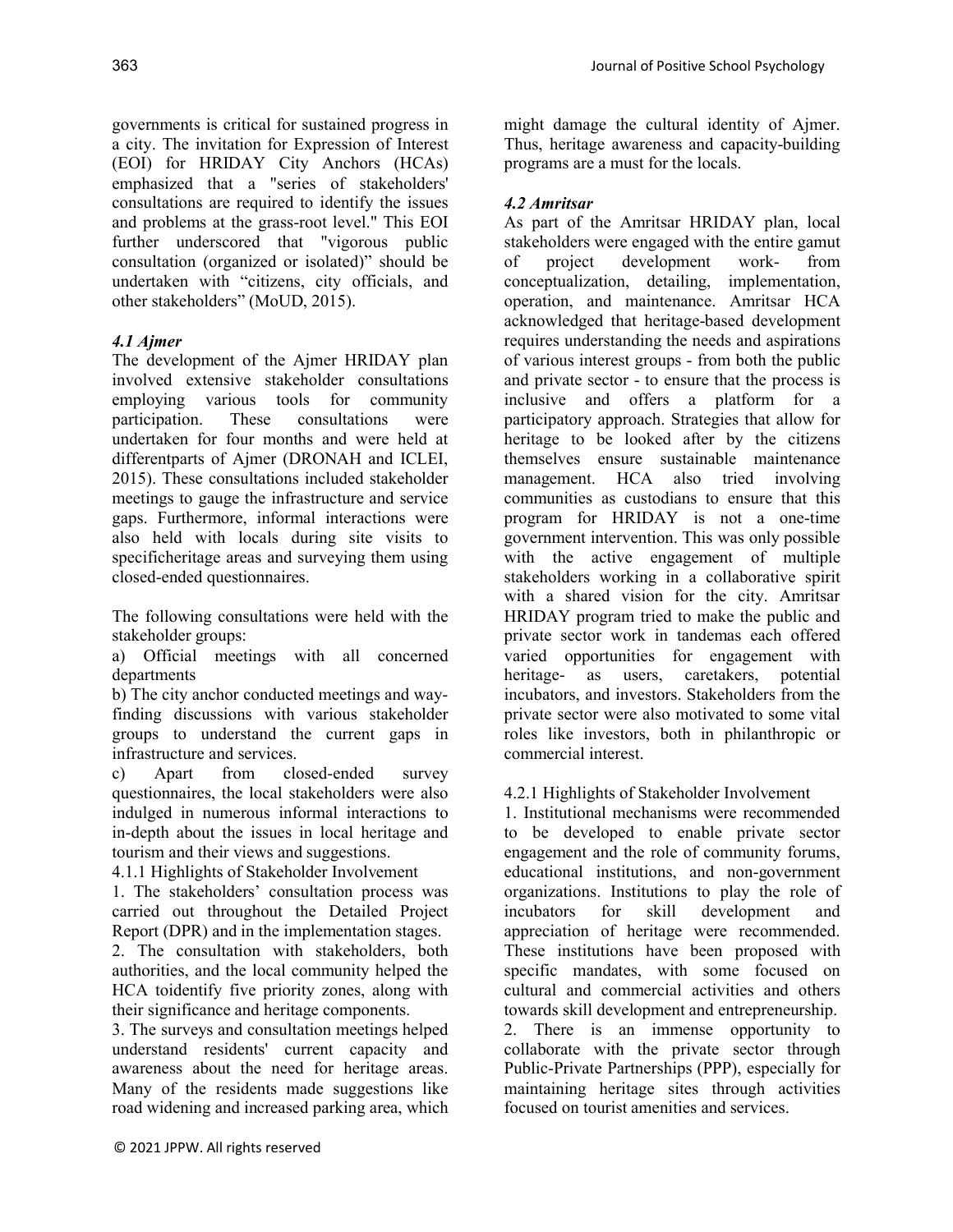3. For instance, while the proposed refurbishment of the Rambagh gate would create an essential asset for the city, mechanisms for operation and maintenance of the rooftop restaurant and other parts of the building through private sector engagement are an opportunity to be considered. Collaboration with the local hospitality industry would be beneficial to showcase the cuisine and hospitality services for which the city is very well known. Revenue generation through this project could pave the way for similar projects of this nature in the city. The local government should consider sustainable mechanisms for conserving public assets more owned explicitly by the local government and provide further technical guidance to the local community in this sector.

### *4.3 Varanasi*

Situated along the banks of Ganga, Varanasi represents a unique case of harmony with the holy river. Manifestation is evident in its rich cultural heritage, both tangible and intangible. Attributing its rich heritage, Varanasi has been a part of many schemes. Under the HRIDAY scheme, stakeholder participation was an integral part of identifying the heritage assets and preparing the City HRIDAY Plan (CHP). A participatory approach was adopted to ensure the relevance of the CHP while raising awareness of the city's heritage assets and their values. A series of actions were taken to this end.

1. First, the critical local stakeholders were identified and clustered according to their relation to the city's heritage assets. Varanasi stakeholders vary in nature and have different degrees of association with the city's heritage.

2. Then, focus groups discussions, city-level workshops, and interviews were carried out, followed by a SWOT analysis.

3. Workshops were organized with Varanasi Municipal Corporation (VMC), Varanasi Development Authority (VDA), and experts to identify the heritage zones. Periodic formal consultations were also scheduled with officials and other concerned stakeholders to receive feedback and suggestions on work progress conducted during proposal preparation.

Stakeholder Participation Process

1. Pre-CHP stage: For identification of priority assets and zones

- Identification of stakeholders
- Mapping of stakeholders

• Consultations through workshops, one-on-one interviews, and focus groups discussions

2. CHP preparation stage: For identification of the area of intervention in the identified zones

• Identification of the area of intervention and components through focus groups discussions and workshops with:

• Residents, owners, and tenants within the community, shopkeepers, women, children

• Groups/associations, religious trusts, Self Help Groups, NGOs

• Service providers and businesses, government officials, vegetable sellers, etc.

• Interviews with key stakeholders to assess willingness and association with the project in the preparation, implementation, or O&M stages • Focus groups discussions on community assets and links to heritage and tourism-related activities, challenges and problems in the neighborhood, access, and condition of essential services, improvements required in and around the area, suggestions

Four levels of stakeholders were identified in the process:

1. Central and state-level agencies: ASI, State Archaeology, housing, and urban development departments, and other line departments

2. City level agencies: ULB, government agencies, NGOs, eminent personalities, and leaders Individuals and independent organizations involved in heritage and city development such as INTACH Varanasi Chapter, religious trusts, self-help groups, trade unions, market associations, and NGOs

3. Residents, especially women, children, and the youth.

4. Non-residents who depend upon local customers for their livelihood, such as vendors of traditional crafts and cuisine, government officials, etc.

4.3.1 Highlights of Stakeholder Involvement

1. Consultation with shopkeepers at Dasashwamedh Bazaar for the up-gradation of shop boards with a uniform shop signage vocabulary to be carried out. For the same, the shopkeepers and Varanasi Municipal Corporation can work together on the design,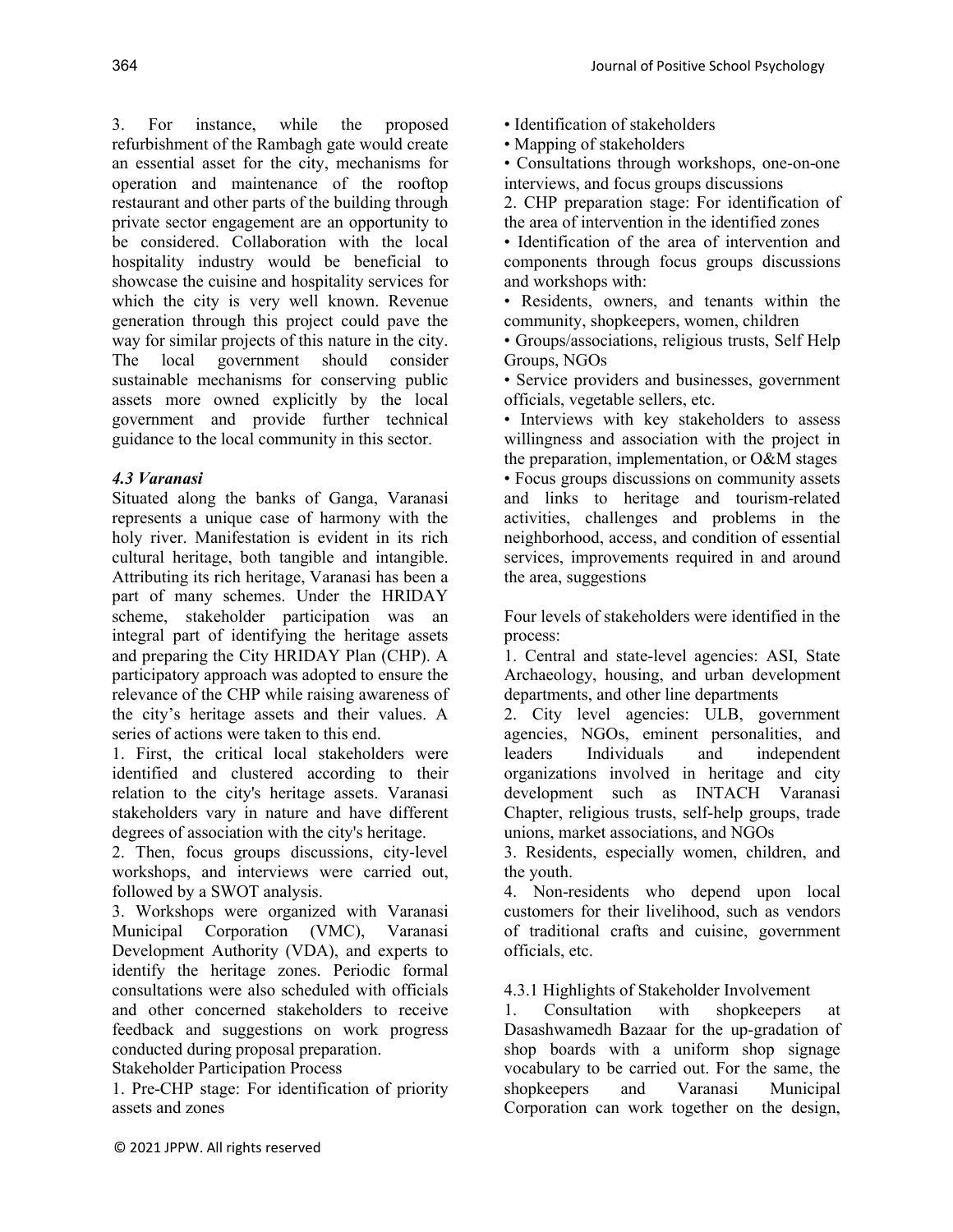based on which making and installing the signage(s) shall be undertaken with the assistance of the funding agency with coordination and agreement with the shopkeepers. In contrast, the operation and maintenance (O&M) will be the local authority's (MCV) responsibility.

2. Focus Groups Discussions with residents were conducted in and around the interventions to solicit the stakeholders' perceptions and suggestions on local issues and their urban renewal aspirations. Formal and informal interviews were carried out at various stages of the process along with opinion-makers to understand better the critical issues affecting the city and later the selected heritage zones and areas of intervention. The interviewees were area-specific, the residents were interviewed, and their requirements were discussed based on which proposals were formulated. In a few places, informal community interactions were held regularly with boatmen, street vendors, shop keepers, rickshaw drivers, security personnel, women, elderly and youth, pujaris, and devotees who visited the areas of intervention to perform religious rituals.

3. Infrastructure up-gradation and development in Peeli Kothi Area - Consultations carried out to understand the root level issues faced by the residents and weavers in Peeli Kothi. Significant infrastructure problems were identified, focusing on stormwater drainage and solid waste disposal. The proposals of introducing tourist activity in the mohalla were also discussed with the residents and weavers.

### **5. Stakeholder Collaborations: Findings From The Case Studies**

As mentioned in the previous section, stakeholders identified in the above HRIDAY cases range from government departments and non-government organizations (NGOs) to local management authorities, the private sector, and of course, the local communities and landowners. The different City HRIDAY Plans (CHPs) have shown that understanding complexities and acknowledging and balancing stakeholder relationships prove difficult in a historic precinct. The preparation of CHPssaw effective stakeholder collaboration, with critical stakeholders interacting and sharing knowledge

towards a sustainable heritage management proposal.

*5.1 Stakeholder Objectives for HRIDAY Cities*

Identifying differing stakeholder objectives is necessary to understand why collaboration can be complex. The Government of India (represented by the Ministry of Culture and Ministry of Housing and Urban Affairs), the Urban Local Bodies (represented by the respective municipal bodies, HRIDAY City Anchors, City level Advisory and Monitoring Committees and City Mission Directorates); the Advisory Bodies (represented by the National Advisory Committee and National Technical Committee); the private sector (in these cases essentially the tour operators); a prominent NGOs; and representatives of the local communities are the six key stakeholder groups. Due to the private land ownership in the case study, cities, the local communities, landowners, and their relationship with the other stakeholders are critical.

In the CHPs, HCAs have worked on the evolution of community involvement, thereby recognizing these members as critical stakeholders and valuable tools in managing cultural heritage. Specifically, the city heritage plans focus on communities and their participation in designing and planning various proposals in protected areas. After identifying the key stakeholders and completing the interviewing process, objectives were extracted from the data. These objectives demonstrate the vast scope of vested interests of each stakeholder group.

Another critical stakeholder identified by the individual HCAs was the tourist community, as all three cities are important religious destinations. The recent increase in pilgrims and tourist numbers shows that the need to work on the tourist facilities in all three cities is rising. As the majority of the pilgrimage centers are in the historic core, there was an urgent need to decongest the area. The stakeholders directly affected by the strengthening of the industry always have a different focus than stakeholders living in the area. Generally not accepted as an essential aspect in the heritage-planning tool,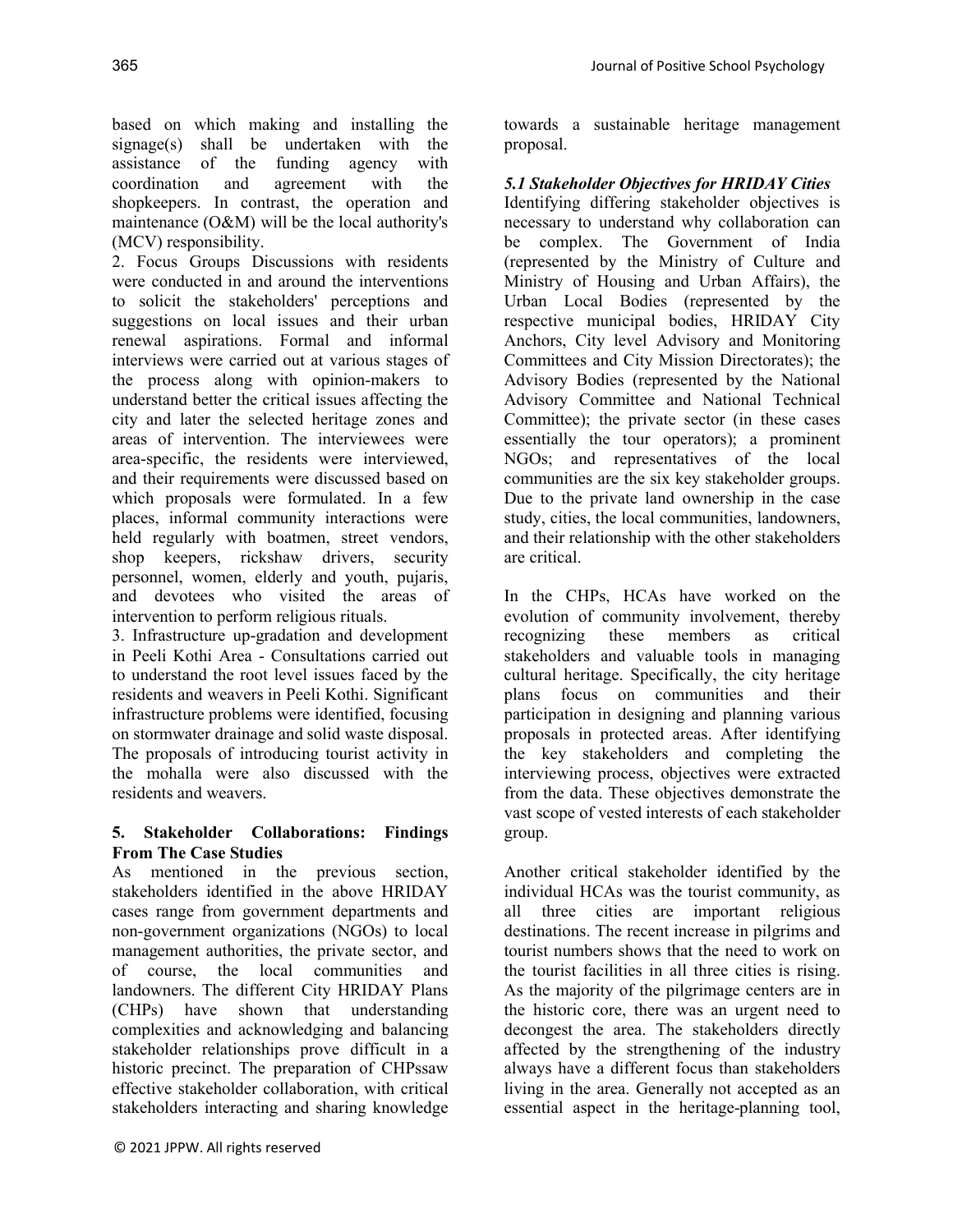they have been used to demonstrate that as the tourist site develops and moves through each phase, the involvement and objectives of stakeholders increase and change. The model depicts a tourism destination's development as the number of tourists increases over a while.

The interaction with this stakeholder group began at the exploration stage, and after a period of design and development, the rejuvenation path for the tourism hotspots was chalked out. While the model was designed to describe the development of areas concerning tourist numbers, it can also be applied to the range of critical stakeholders and their involvement and the current stage of participation in development. Based on the analysis of primary and secondary activities, the statutory bodies of individual cities have identified the growth potential, recognized the importance of stakeholders towards development, and devised heritage management programs based on stakeholder group capacities.

On the other hand, through their community workshops and project focus, the city HCAs would be considered to be moving from the involvement to the development stage of the product life cycle. They have run workshops in the communities asking them to think about a five-year and a ten-year vision of where they want to see their communities going. From this point, the city anchors focused their project design around community visions and are now implementing development programs in building conservation, area development, street facelift, and community development. The local communities are currently situated at the involvement stage of the management plan, and people participate in the same basic activities that they are very familiar with, without any proper tourism and hospitality training.

For the HRIDAY cities, the historic core development and activities have just started. There are still many opportunities for growth in people's roles in supporting this industry.The representatives of the national and city-level agencies all agree that the involvement of the local communities and stakeholders in development is critical. The collaboration

process requires stakeholders to be on equal and similar levels, particularly concerning their focus on heritage management development. It will be necessary for the future development of the heritage industry that involvement from stakeholders is equal and the direction of development is concurrent between each group.

#### *5.2 Stakeholder Attribute Identification*

While traditionally, governments and policymakers hold the majority of the power, in these HRIDAY management plans, the landowners and communities are also influential players. The powerful stakeholders, such as the government, at the national and local level, need to work with and for these strong communities; without their acceptance, progress will be slow. Protests made by the communities have proven this in the past. They stopped supporting the initiative when the landowners believed they had not been consulted or were unhappy with the management plan.

The second attribute of legitimacy is fundamental regarding the powerful community landowners. The management plans for HRIDAY cities discuss how communities' opinions should be considered in planning and management, which is essential. Legitimizing the landowners required other influential stakeholders to 'acknowledge and appreciate that communities have the necessary capacity and skills to plan and manage their resources. Although all stakeholders have a high legitimate stake, the communities will be most affected by decisions made regarding urban heritage.

#### **6. Conclusion**

The case studies presented here point out that although the communities are gradually moving to center stage in the heritage management process, the roles are still unclear. The HRIDAY cities have positively tried to engage their stakeholders, community supporters, and visitors in a new agenda. This new agenda is more exciting, fulfilling, refreshing, and participatory than before. In establishing an environment for mutual exploration, investigation, and learning at the urban heritage sites, the conservation of cultural heritage assets will be secure, for the time being at least.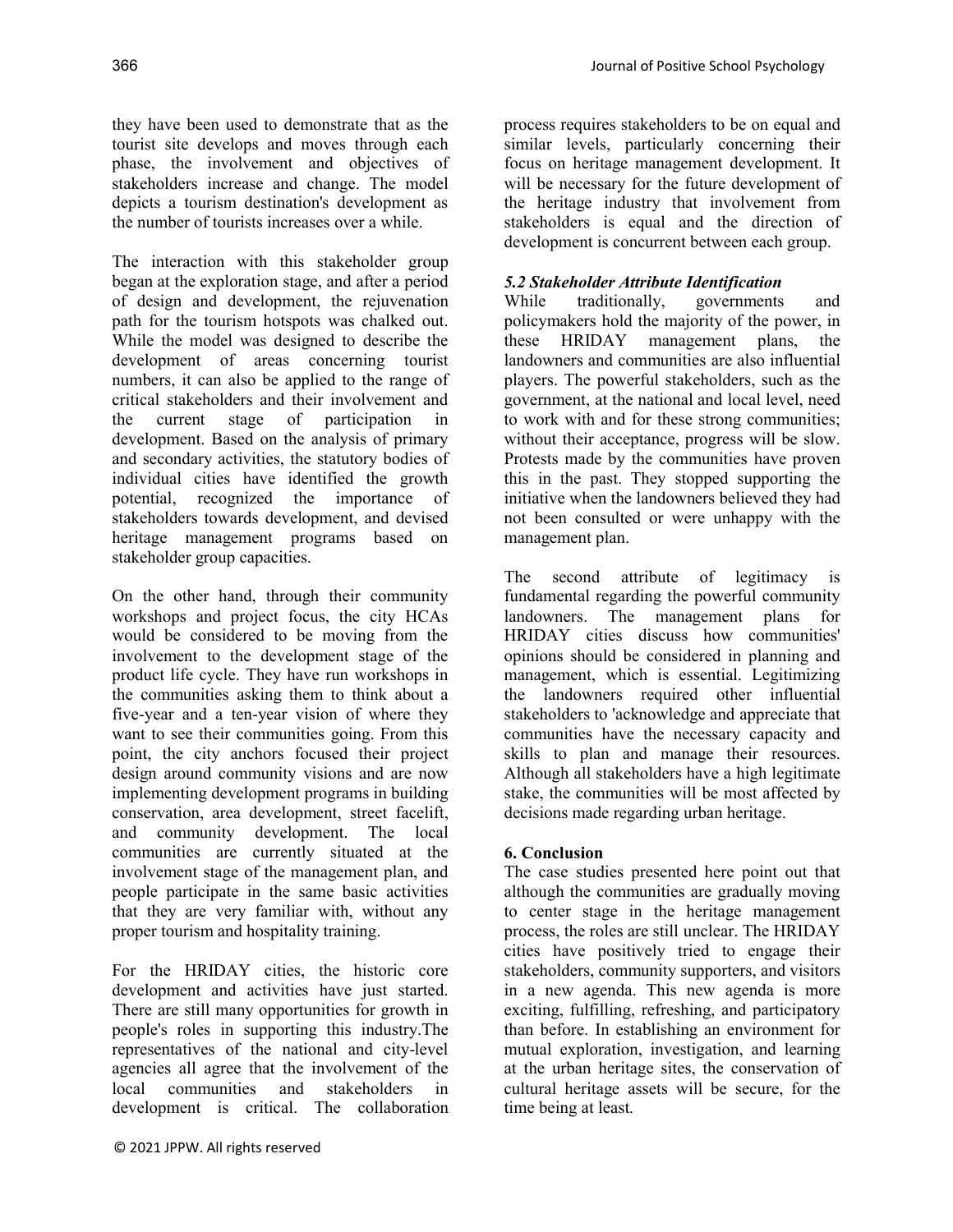Close examination of the current interactions between the key stakeholders in this study helped better understand recent collaboration. Understanding stakeholder attributes was developed to help make the relationships more successful. Proper lines of communication were developed, and they differed from organization to organization and stakeholder to stakeholder. This created a web of relationships, which helped identify the existing lines of communication and distinguish the known, unknown, and weak lines of communication between the key stakeholders.The scheme made it pertinent that local stakeholders be engaged with the entire gamut of project development work- from conceptualization, detailing, implementation, operation, and maintenance.

The stakeholder consultations were required to evaluate the following:

- i. City needs,
- ii. Infrastructure,
- iii. Visitor amenities,

iv. Signage and other visual communication systems,

v. Assess the impact of visitors on the city

Consultations have been conducted on various platforms: at meetings with decision-makers, talks with various government and private stakeholders to understand past, ongoing and proposed development initiatives and with local resource people towards understanding community needs and with the local community to share and discuss ideas. Meetings have also been undertaken with community groups to present the plan.

The HCAs were at the heart of the ground management team. It worked on the ground and was a critical link between the governments, communities, and other stakeholders. The HCA in each city is responsible for developing the proposal and dealing directly with the landowners. As the city anchor for the scheme, its 'number one strategy during the work has been to build trust' with the varied stakeholders and communities, which is an essential step in the intermediary process. The HCA's intermediary role includes communicating information amongst all key stakeholders,

including appropriate government agencies. It is also responsible for reporting information from the ground and the communities to the higher governing authorities. There is also a meaningful relationship and constant interaction between the HCA and the private sector. They have the delicate task of juggling private sector interests with resident needs and maintaining the community's economic health and sustainable development. This communication is vital for managing the religious and historic precinct, particularly maintenance and community issues.

The private sector in this study consists of tour operators and hotel owners who are constantly in touch with the visitors and hold the majority of fiscal might in the area; thus, more attention needs to be paid to their voices. Businesses operating in the area for over 20 years have established relationships with the local community that is functioning and trusting. With their regional knowledge and close partnership with local communities, they are a valuable resource in collaboration.

### **BIBLIOGRAPHY**

Bott, A. L. et al. (2011). Stakeholder Collaboration in a Prospective World Heritage Area: The case of Kokoda and the Owen Stanley Ranges*.* Cosmopolitan Civil Societies Journal, 3(2), 35-54

CRCI (2015). City HRIDAY Plan for Amritsar Vol. I – V.New Delhi: CRCI (India) Pvt. Ltd.

Desai, J. et al. (2017). HRIDAY Reflections, A Monograph on Heritage City Development and Augmentation Yojana. Ahmedabad: CEPT University and ICOMOS India.

DRONAH (2015). City HRIDAY Plan – Ajmer. Gurugram: DRONAH.

Gottler, M. and Ripp, M. (eds.) (2017). Community Involvement in Heritage Management Guidebook. Regensberg, Germany: City of Regensberg.

Hajialikhani, M. (2008). A Systematic Stakeholders Management Approach for Protecting the Spirit of Cultural Heritage Sites. Quebec. Canada: ICOMOS.